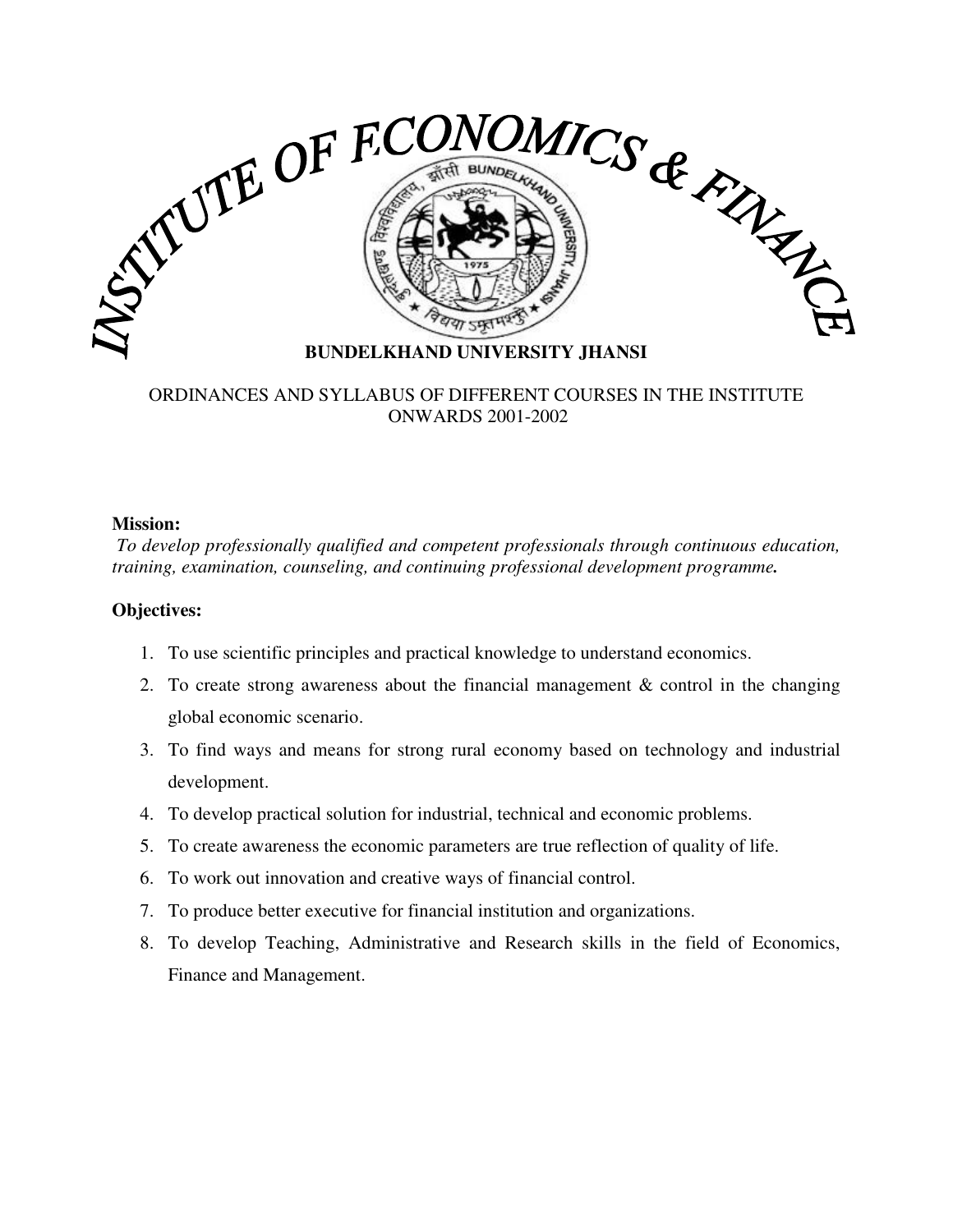#### **INSTITUTE OF ECONOMICS & FINANCE, MANAGEMENT DEPARTMENT OF BANKING, ECONOMICS & FINANCE 2001-2002 onwards**

## 1. COURSES

| 1.  | Applied<br>of<br>M.A.E.(<br>Master       | 2 Yrs.     | 60 | Graduate in any Stream with IInd    |
|-----|------------------------------------------|------------|----|-------------------------------------|
|     | Economics)                               |            |    | Div.                                |
| 2.  | <b>Business</b><br>of<br>M.B.E.F.(Master | $2$ Yrs.   | 60 | Graduate in any Stream with IInd    |
|     | Economics & Finance)                     |            |    | Div.                                |
|     | This course will run as M.B.E            |            |    | (The Ordinance of M.B.E. is same    |
|     | (Finance).                               |            |    | as $M.B.E.F$                        |
| 3.  | M.F.C (Master of Finance Control)        | $2$ Yrs.   | 60 | Graduate in any Stream in IInd      |
|     |                                          |            |    | Div.                                |
| 4.  | <b>MBA</b> (Finance Management)          | 2 Yrs.     | 60 | Graduate with 50% marks in any      |
|     |                                          |            |    | Stream.                             |
| 5.  | in<br>Financial<br>P.G.<br>Diploma       | 1 Yrs.     | 30 | Graduate in any Stream in IInd Div. |
|     | Management                               |            |    |                                     |
| 6.  | <b>Business</b><br>Diploma<br>in<br>P.G. | 1 Yrs.     | 30 | Graduate in any Stream in IInd Div. |
|     | Management                               |            |    |                                     |
| 7.  | M. Phil. in Economics                    | 1 Yrs.     | 20 | MA Eco 55 %, MBEF/MBE               |
| 8.  | MBA (FM) Part Time                       | 2 Yrs.     | 60 | Graduate in any Stream in IInd Div. |
| 9.  | M.Com (Finance)                          | 2 yrs      | 40 | B.Com/B.Com(Hon.) with 45%          |
|     |                                          |            |    | marks                               |
|     |                                          |            |    |                                     |
| 10. | Ph.D. (Economics)                        | $2-5$ Yrs. |    | As per university Ph.D. ordinance   |
|     | Ph.D. (Banking Economics<br>$\propto$    |            |    |                                     |
|     | Finance)                                 |            |    |                                     |
| 11. | <b>MMEM</b> (Master of Marketing         | 2 Year     | 60 | Graduate in any Stream              |
|     | Economics & Management)                  |            |    |                                     |
| 12. | B.Com (Hon.)                             | 3 years    | 60 | 12 with math's or commerce          |

Course No. 1, 2, 3 & 7 shall run under Regular course & rest course shall run under SFS pattern

# 2. ADMISSION PROCESS

Strictly as per Merit, or as per policy of Institute and the University, from Year to Year and Head of the Department will also take the decision for filling full intake by direct admission process if seats remain vacant.

- 3. ELIGIBILITY FOR ADMISON/INTAKE/FEE
- (a) As per university norms.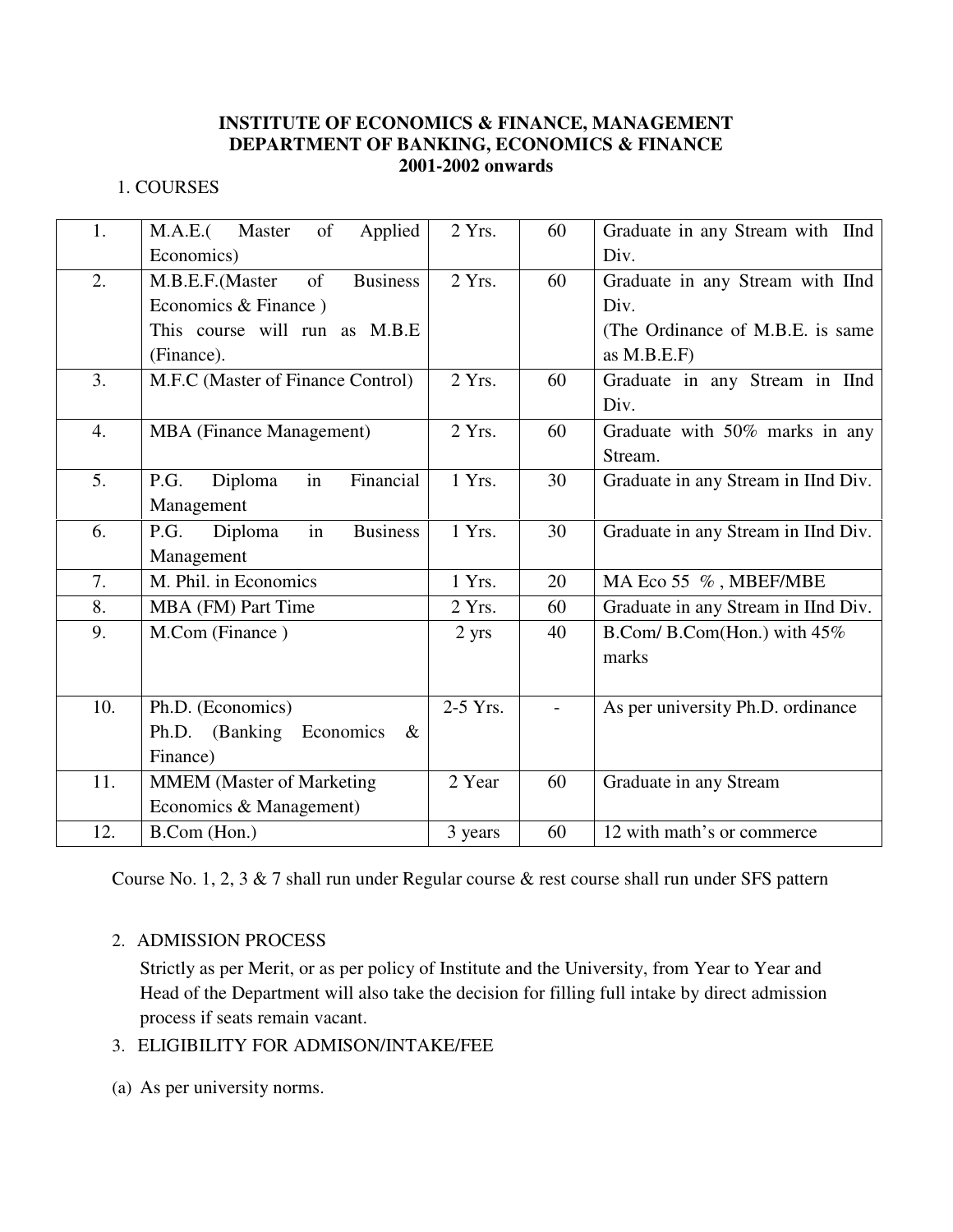- (b) Those appearing in the final year of qualifying examination shall also be eligible to apply, provided that they have to submit specific proof of having passed the final year examination, with minimum requirement, at the time of personal interview, if qualified and called for.
- (c) All candidates granted admission will be admitted provisionally to semester I / 1st year, subject to the satisfactory verification of their testimonials and eligibility criteria, by the Director or HOD of Institute. Any discrepancy, if found, will render the candidate ineligible and the provisional admission shall stand cancelled and the university and Institute shall not be liable to refund the fee deposited by the candidate.
- (d) Admission to under graduate shall be given by direct admission process only.
- 4. **The COURSE FEE** and the examination fee shall be as decided by the University from time to time and will have to be deposited at the time of admission. **H.O.D.** will define the fee Break up decided by University.
- 5. **METHODS OF TEACHING** in the programme will consist of a combination class lectures by the departmental faculty, in house visiting faculty and the visiting faculty from other academic and practicing organizations /institutions, and seminars and case studies etc. Quality study material will also be supplied besides audio-Visual teaching methods and educational tours of the practicing organizations in the field.
- 6. MEDIUM of instructions and examinations shall be, English, except in MAE & M. Phil where a candidate may take up examination in Hindi also.
- 7. **MINIMUM ATTENDANCE** requirement; to become eligible to appear in the examination, is 75% of all class lectures, seminars, tests, tours and project work taken together for all papers and also each paper separately provided that (a) a shortage up to 20% may be condoned by the HOD.
- 8. There shall be two UNIVERSITY EXAMINATIONS in case of semester program and one examination in case of Annual Programme each year normally on completion of 90 days semester or 180 days annual work, inclusive of theory, practical's, seminars, sessional, educational tours, but exclusive of project work. The one will be held around DECEMBER which shall be the main examination for semester I and III and supplementary /Back paper for sem. II and IV. The other will be held around MAY which shall be the main examination for semester, II and IV and supplementary / Back paper for sem. 1 and III and Annual Exam for Annual. Special Back Paper Examination can be conducted by HOD.
- 9. **MINIMUN PASS MARKS,** which an examinee must obtain, in order to pass in semester exam. Shall be 40% of the maximum marks, separately in each theory paper, viva, project, sessional and 50% of the maximum in aggregate of each semester, in case of semester courses, in case of annual Courses, minimum pass marks shall be 36% of the aggregate.
- 10. **AN EXAMINEE WHO FAILS TO SECURE MINIMUM PASS MARKS**, in not more than half of the theory paper and *or* in the aggregate in both semester shall-be declared eligible to appear in back paper/ supplementary. Such candidates may be admitted provisionally to the next higher semester, subject to their clearing the backlog, as provided herein afterward.
- 11. A student shall be allowed to avail two **CHANCES TO CLEAR THE BACK LOG** to (i.e. to ^ appear in two subsequent examinations in continuation) provided at no student will be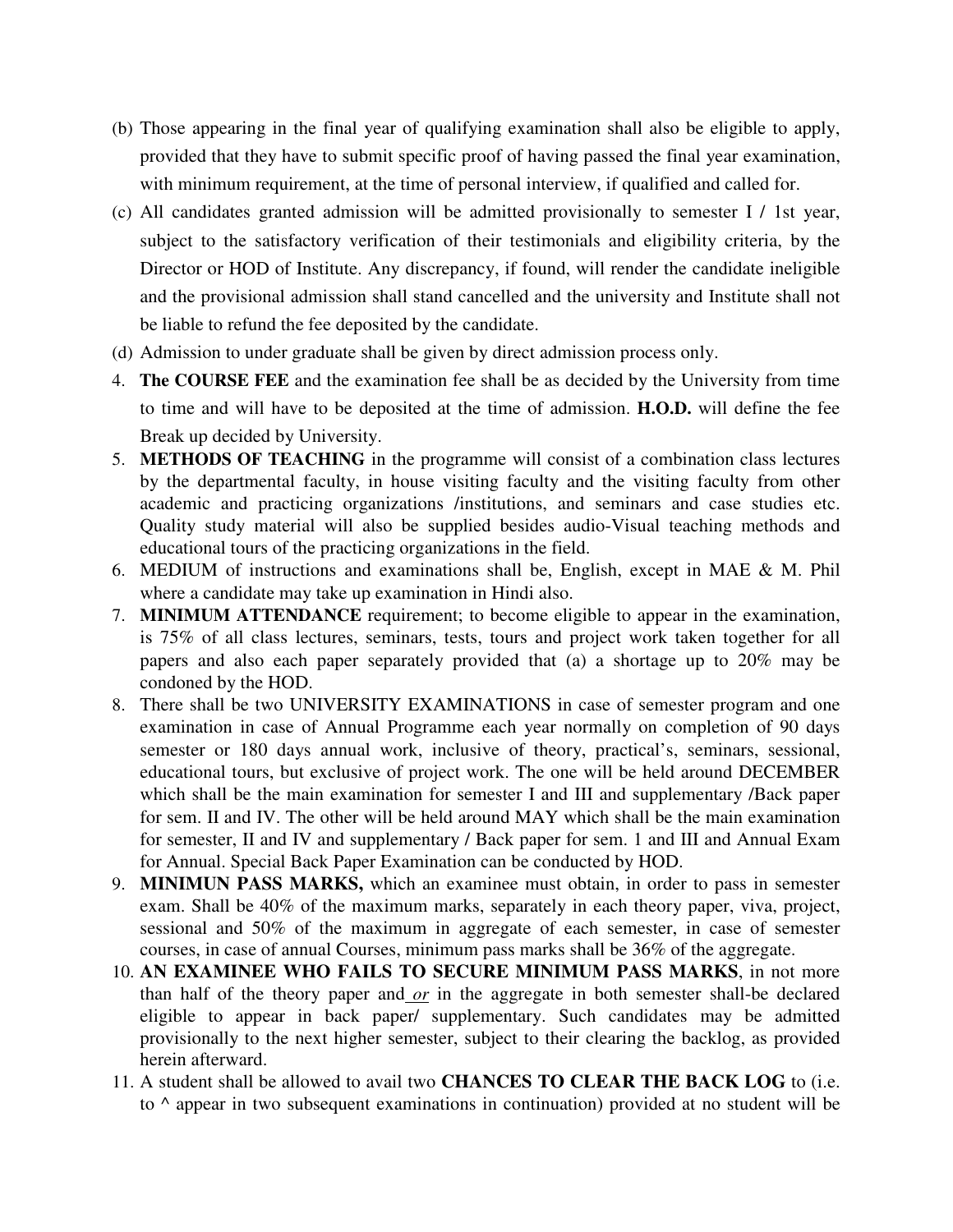promoted to sem. Ill/next year if he has (a) a backlog of more than 50% of the theory, of sem. I and II taken, together/ 1st year on declaration of result of sem. II / 1st year and (b) not submitted his project assignment. However Head of the Department may recommend failure student to Vice Chancellor for special permission of Back paper of full Examination.

12. Students who are **DECLARED FAILED** or not fulfilling conditions in Para 10 and 11 above may be allowed to REAPPEAR; in subsequent examination, as an EX-STUDENT without undergoing a repeat regular course study. They shall be required to appear and clear only those papers, practical, Viva, Projects, in which they could not secure minimum pass *Marks*  in the aggregate of the semester concerned. The marks in already cleared shall be carried over; as such. However incase of Annual Courses candidate failed will have to reappear in all papers in subsequent examinations. Result & confidential awards shall be kept in University confidential section and registrar or controller of examination shall declare al results.

## 13. **SESSIONAL marks (30) in each paper shall be divided, and follows:**

- (a) Three shall be 3 (three) class tests of 20 marks each, taken by the teacher in each paper, An average of marks obtained in three (i.e. total of marks obtained in three *tests/3)* shall be deemed marks obtained out of 20 marks. However HOD May decide other policy.
- (b) 10 marks shall be attributed to the class attendance, class participation conduct and discipline and shall be awarded by the class teacher concerned in view of the overall performance of the student.
- 14. **COMPREHENSIVE VIVA** will be held jointly by the HOD and one or two external experts to be appointed by the University, and marks shall be awarded by them jointly out of the total marks of 100 only. HOD may ask any teacher to coordinate the Viva
- 15. **RESULT AND DIVISIONS** 
	- (1) MBE (F)/ MFC/ MBA Finance/ M.Com (Finance)/ MMEM- P.G. Programs./PGDBM/PGDFM/ M. Phil
	- (a) No division shall be awarded up to the examination of IIIrd semester.
	- (b) Successful candidates at the final semester examination shall be placed in the division, in accordance with following scales, taking aggregate of total marks obtained in all Semester Examination.
	- **(i)** FIRST DIVISION WITH DISTINCTION, on securing 75% or more clears all papers, practical, viva, sessional, project, of all semesters, in the first attempt i.e. without appearing in any supplementary examination.
	- (ii) **FIRST DIVISION** on securing 60% or more but less than above.
	- (iii)**SECOND DIVISION** on securing 50% or more but less than above.
	- (iv) **THIRD DIVISION** shall not be awarded & candidate shall be eligible for Back Paper or Fail

# **(ii) B.Com (Hons.)**

- (a) No division will be awarded in the 1st year and in case of B.Com Hon. Up to IInd Year.
- (c) First Div  $60\%$  & above, Second Div- 48 % & above, Third Division 40 % & above in aggregate.
- **16. MAXIMUM TENURE** for a candidate to stay in the course shall not be more than 4 years from the session of initial admission to the post Graduate course, except M. Phil i.e. maximum 2 years & 6 Years for Under Graduate course.